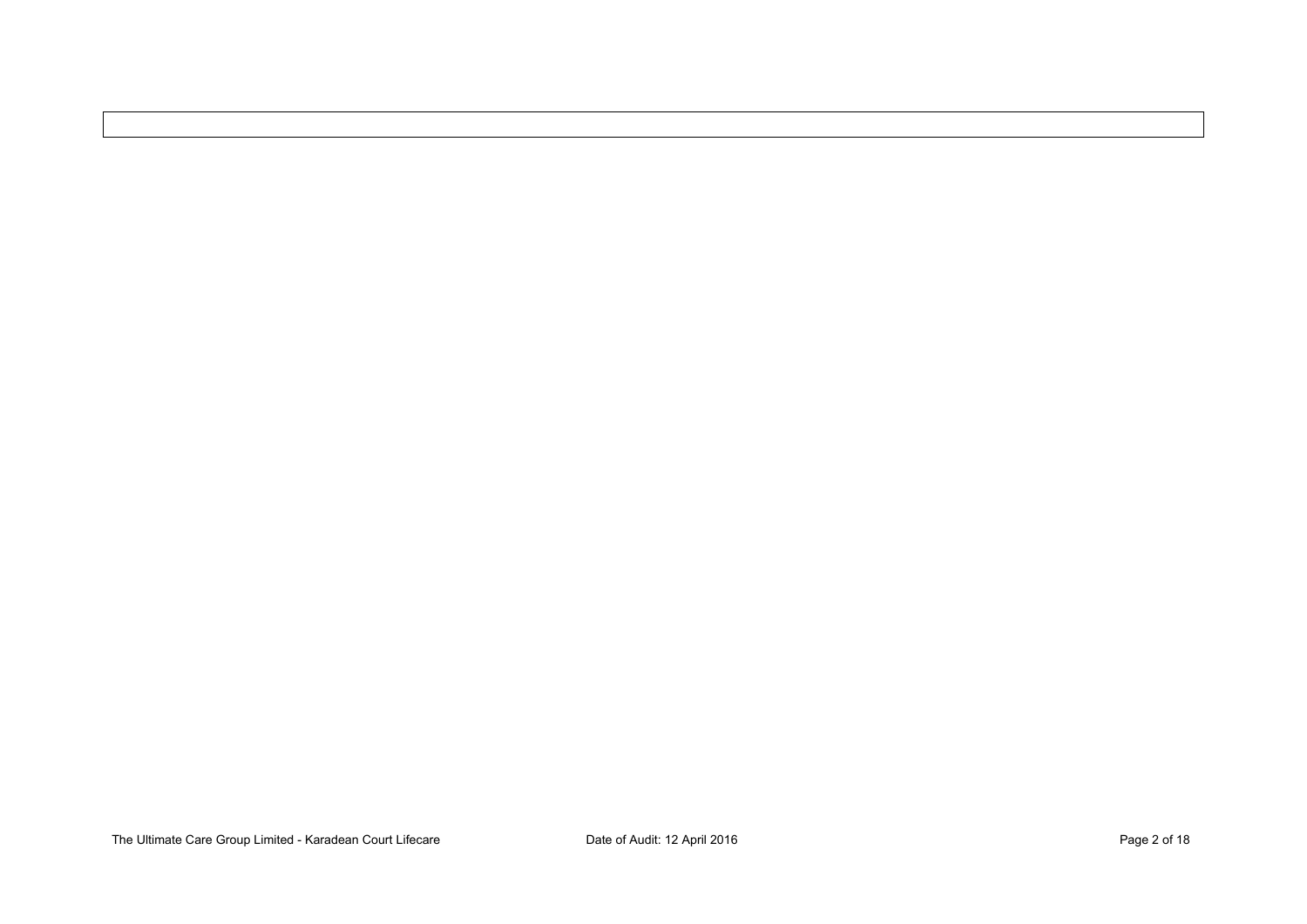# **Executive summary of the audit**

## **Introduction**

This section contains a summary of the auditors' findings for this audit. The information is grouped into the six outcome areas contained within the Health and Disability Services Standards:

- consumer rights
- organisational management
- continuum of service delivery (the provision of services)
- safe and appropriate environment
- restraint minimisation and safe practice
- infection prevention and control.

As well as auditors' written summary, indicators are included that highlight the provider's attainment against the standards in each of the outcome areas. The following table provides a key to how the indicators are arrived at.

#### **Key to the indicators**

| <b>Indicator</b> | <b>Description</b>                                                                                                                        | <b>Definition</b>                                                                       |
|------------------|-------------------------------------------------------------------------------------------------------------------------------------------|-----------------------------------------------------------------------------------------|
|                  | Includes commendable elements above the required<br>levels of performance                                                                 | All standards applicable to this service fully attained with<br>some standards exceeded |
|                  | No short falls                                                                                                                            | Standards applicable to this service fully attained                                     |
|                  | Some minor shortfalls but no major deficiencies and<br>required levels of performance seem achievable without<br>extensive extra activity | Some standards applicable to this service partially<br>attained and of low risk         |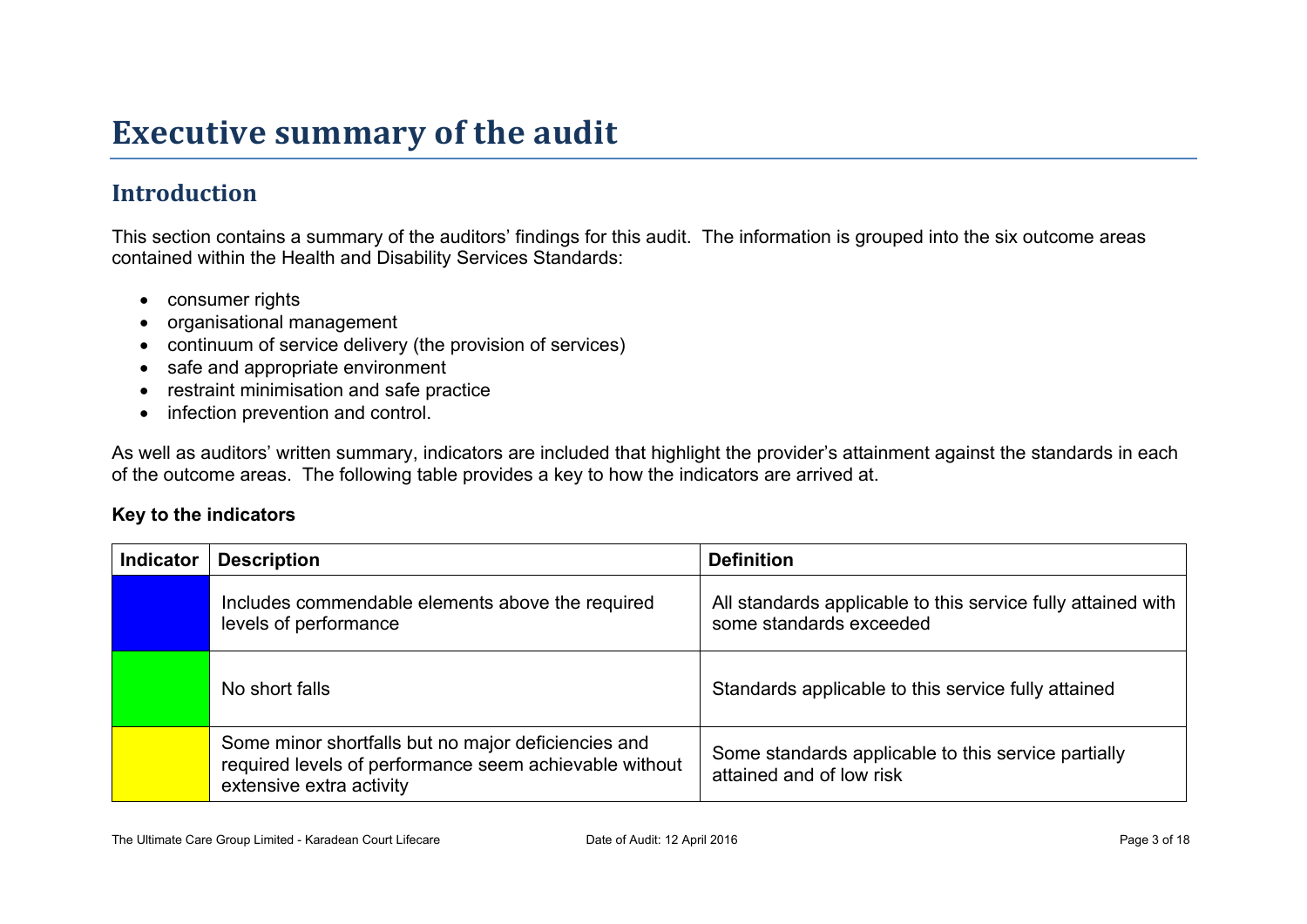| <b>Indicator</b> | <b>Description</b>                                                                              | <b>Definition</b>                                                                                                               |
|------------------|-------------------------------------------------------------------------------------------------|---------------------------------------------------------------------------------------------------------------------------------|
|                  | A number of shortfalls that require specific action to<br>address                               | Some standards applicable to this service partially<br>attained and of medium or high risk and/or unattained<br>and of low risk |
|                  | Major shortfalls, significant action is needed to achieve<br>the required levels of performance | Some standards applicable to this service unattained<br>and of moderate or high risk                                            |

### **General overview of the audit**

Ultimate Care Karadean is certified to provide hospital and rest home level care for up to 53 residents. On the day of this unannounced surveillance audit there were 50 residents at the facility. Within this number are four young persons with a disability (YPD).

The facility is in Oxford, Canterbury. The governing body is Ultimate Care Group Limited. The Facility Manager and Clinical Services Manager oversee the day to day management of the facility, and are supported by the organisation's management group.

The audit against the Health and Disability Services Standards and the provider's contract with the district health board, included observation of the environment, interviews with the management team and staff, review of documentation and interviews with residents and their families.

The two areas identified as requiring improvement at the previous audit have been addressed. No other areas were identified as requiring improvement.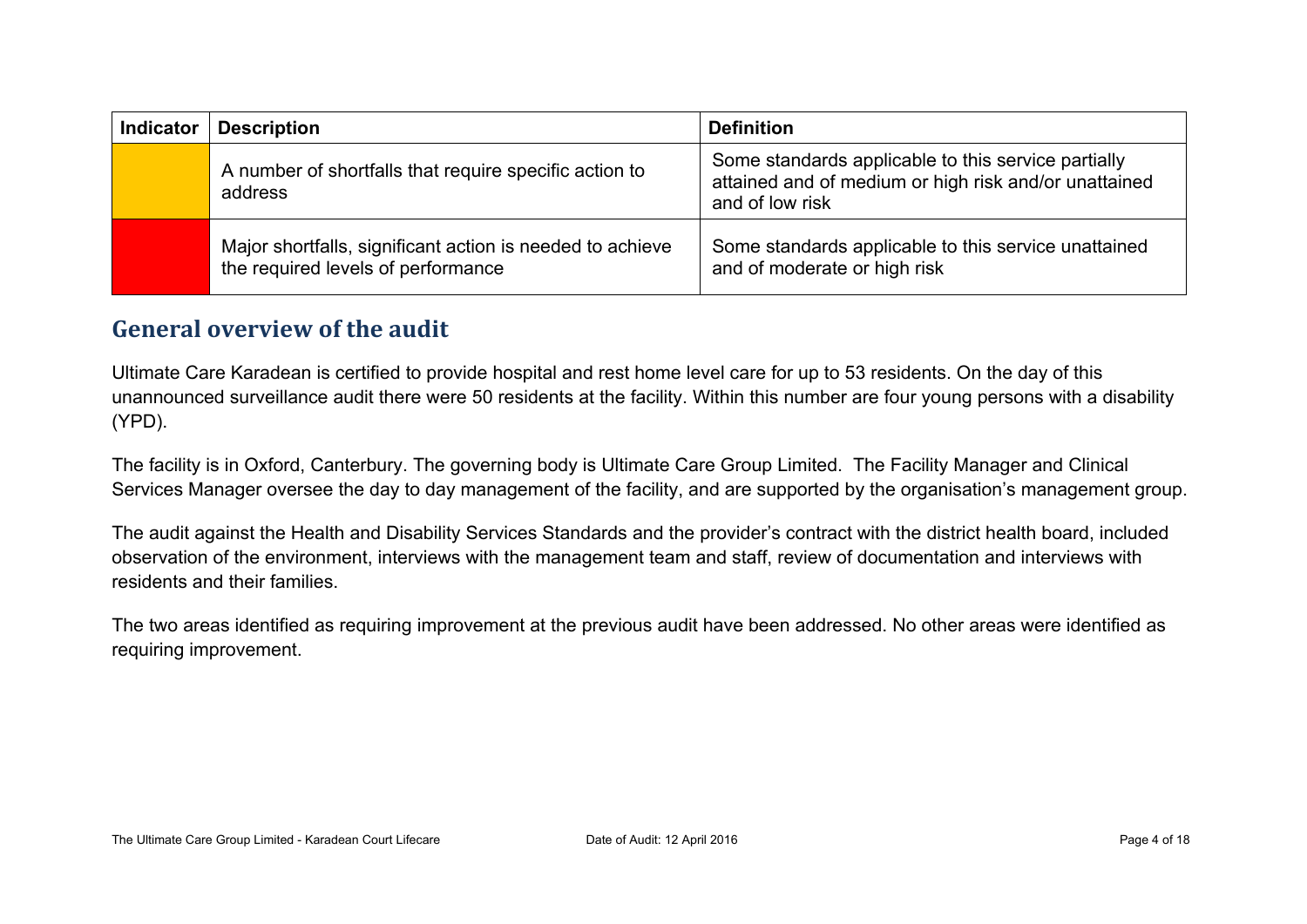### **Consumer rights**

| Includes 13 standards that support an outcome where consumers receive safe services of an<br>appropriate standard that comply with consumer rights legislation. Services are provided in a<br>manner that is respectful of consumer rights, facilities, informed choice, minimises harm and<br>acknowledges cultural and individual values and beliefs. |  | Standards applicable<br>to this service fully<br>attained. |
|---------------------------------------------------------------------------------------------------------------------------------------------------------------------------------------------------------------------------------------------------------------------------------------------------------------------------------------------------------|--|------------------------------------------------------------|
|---------------------------------------------------------------------------------------------------------------------------------------------------------------------------------------------------------------------------------------------------------------------------------------------------------------------------------------------------------|--|------------------------------------------------------------|

Staff demonstrated good knowledge and practice of respecting residents' rights in their day to day interactions. There was evidence that residents, families and other parties are provided with full and frank information in accordance with the principles of open disclosure.

An easily accessed and responsive complaints process is in place. Complaint forms are readily available. The facility manager is responsible for complaints and an up to date complaints register is maintained. All complaints reviewed were resolved satisfactorily within the required timeframes, one is ongoing.

#### **Organisational management**

| Includes 9 standards that support an outcome where consumers receive services that comply<br>$\perp$ with legislation and are managed in a safe, efficient and effective manner. |  | Standards applicable<br>to this service fully<br>attained. |
|----------------------------------------------------------------------------------------------------------------------------------------------------------------------------------|--|------------------------------------------------------------|
|----------------------------------------------------------------------------------------------------------------------------------------------------------------------------------|--|------------------------------------------------------------|

The Ultimate Care Group Limited is the governing body for the facility and is responsible for the service provided at Ultimate Care Karadean. The vision statement, values, objectives, quality and risk management plan and quality projects reflect a commitment to providing quality care to residents and are reviewed regularly. Systems are in place for monitoring the services provided, including regular monthly reporting by the facility manager to the Ultimate Care Group Head Office.

The facility is managed by a suitably qualified and experienced manager who is well supported by the organisation.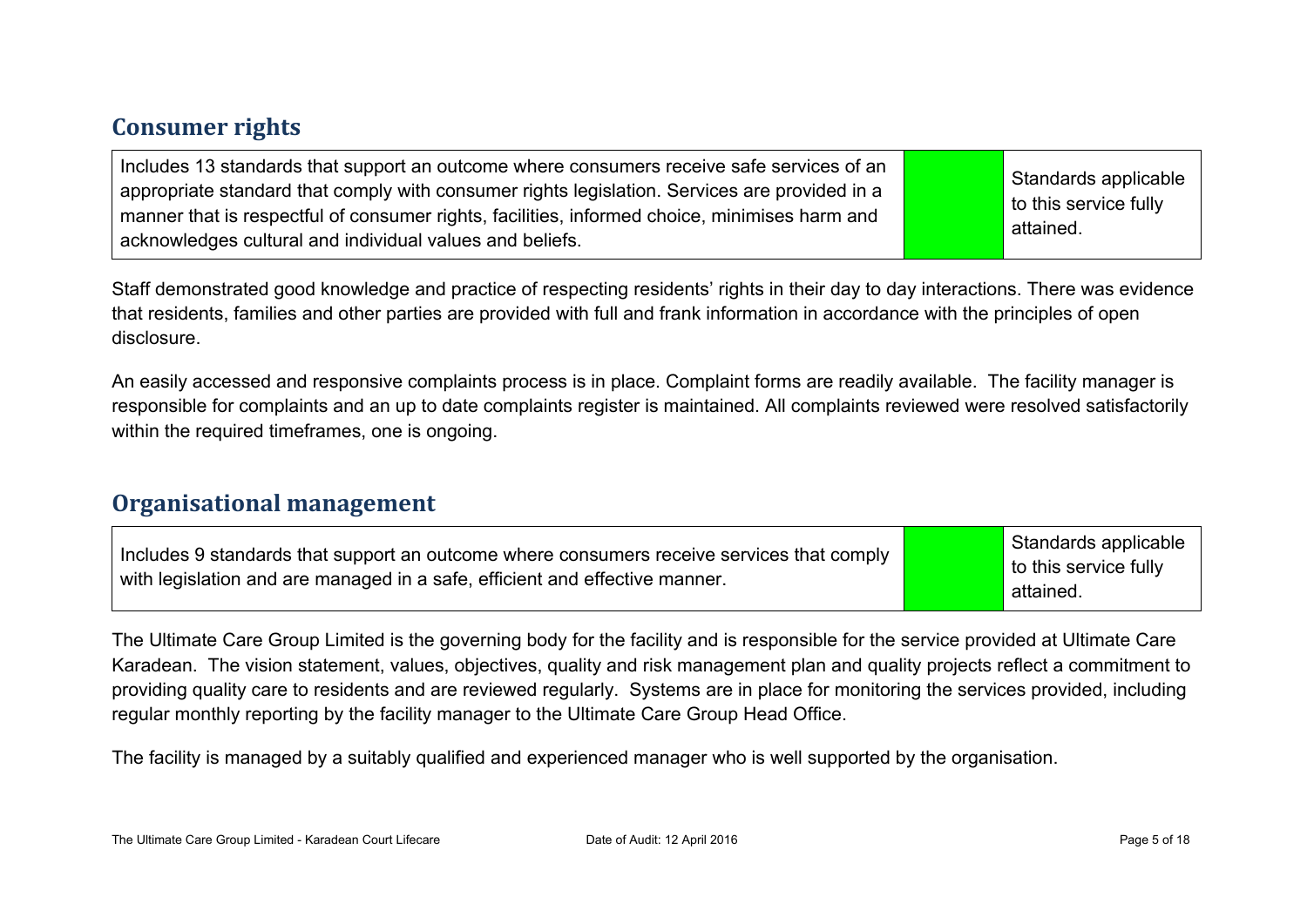There are policies and procedures on human resources management and all health professionals had the required current practising certificates. There is a comprehensive education programme in place.

There is a documented rationale for determining staffing levels and skill mix in order to provide safe service delivery that is based on best practice. Staff interviewed reported they were happy working at the facility and showed real commitment to the residents' care and wellbeing.

#### **Continuum of service delivery**

| Includes 13 standards that support an outcome where consumers participate in and receive  | Standards applicable  |
|-------------------------------------------------------------------------------------------|-----------------------|
| timely assessment, followed by services that are planned, coordinated, and delivered in a | to this service fully |
| timely and appropriate manner, consistent with current legislation.                       | attained.             |

A RN develops a detailed lifestyle care plan based on the interRAI and other assessments to guide staff in service provision, and reviews these within recommended timeframes.

Observation of care staff, review of residents' notes and resident and family interviews, confirmed that all staff provide individualised care that reflects the residents' needs and outcomes. Care plans now reflect all health professional's recommendations meeting a previous required improvement. A general practitioner (GP) was interviewed during the audit and confirmed the facility provides a good standard of care and his recommendations and treatments are carried out. There was evidence in files reviewed that the GP visits three monthly if the resident is assessed as clinically stable, and more frequently if required. Two residents reviewed in detail, including one with a pressure injury, and additional files sampled confirmed the facility's systems are functioning as planned.

An activities programme is planned and implemented by the diversional therapist and this is age appropriate and of interest to residents. Individual activity plans reflect the resident's individual interests.

Policies and procedures are in place for all stages of medication management. A blister pack medication system is in use for the facility. The medication administration process was observed during the audit confirming safe practice occurs. Documented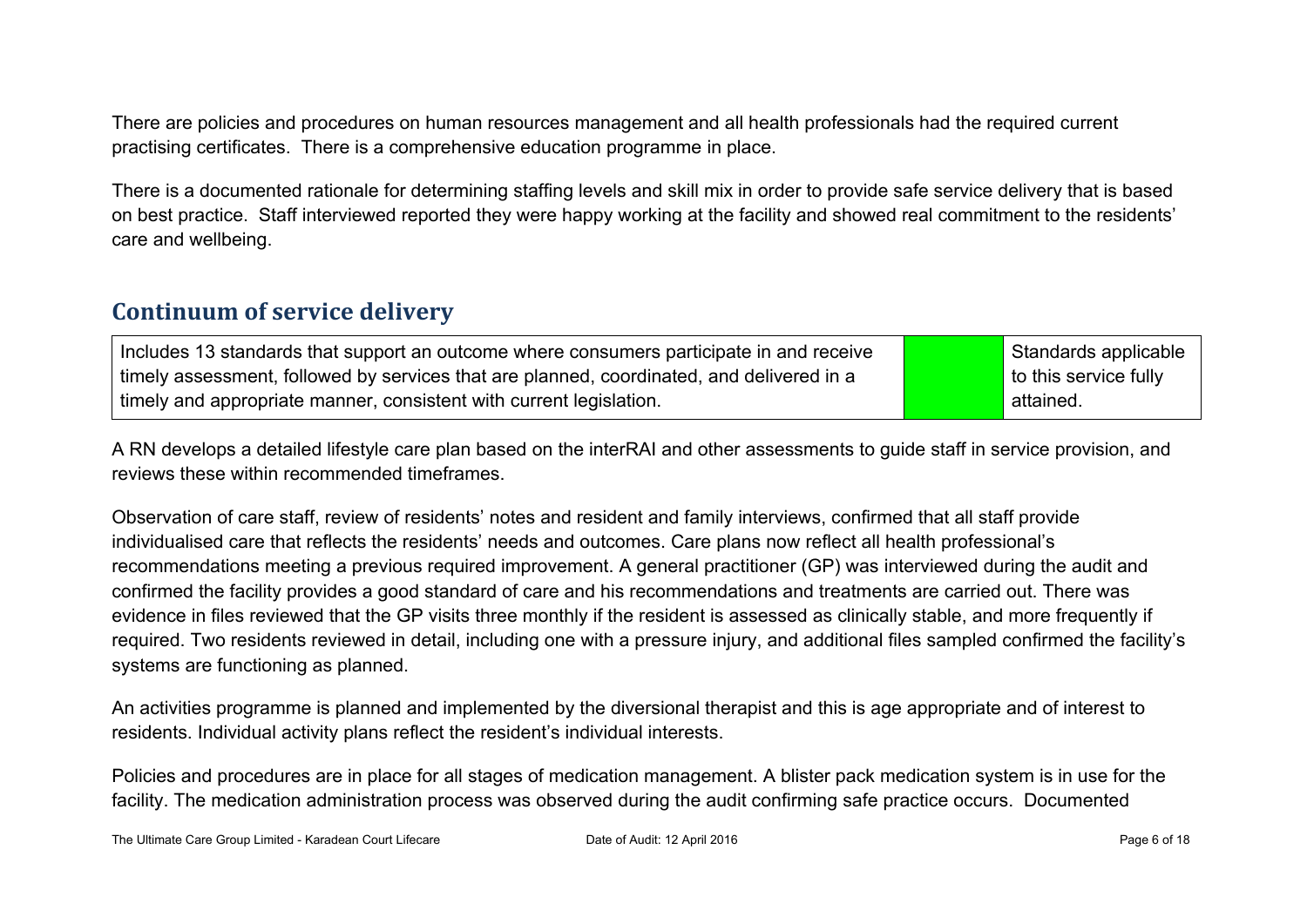medication records are completed and reviewed by the resident's GP. The previous required improvement regarding medication records has now been addressed. Controlled medicines are secure and meet recommended guidelines for storage and monitoring.

A dietary profile is completed for each resident on admission and any special dietary needs are met. Personal likes and dislikes are catered for. The kitchen service is managed from within the facility by the cook who is supported by kitchen staff. A nutritional review of the menu has occurred in the past 12 months and, as observed, the meals reflect the menu. Appropriate monitoring of food procurement, transportation and storage of food occurs.

#### **Safe and appropriate environment**

| Includes 8 standards that support an outcome where services are provided in a clean, safe<br>environment that is appropriate to the age/needs of the consumer, ensure physical privacy is<br>maintained, has adequate space and amenities to facilitate independence, is in a setting<br>appropriate to the consumer group and meets the needs of people with disabilities. |  | Standards applicable<br>to this service fully<br>attained. |
|-----------------------------------------------------------------------------------------------------------------------------------------------------------------------------------------------------------------------------------------------------------------------------------------------------------------------------------------------------------------------------|--|------------------------------------------------------------|
|-----------------------------------------------------------------------------------------------------------------------------------------------------------------------------------------------------------------------------------------------------------------------------------------------------------------------------------------------------------------------------|--|------------------------------------------------------------|

Easily accessed, safe outside areas are provided for residents. The building has a current building warrant of fitness. There have been no alterations since the last audit.

#### **Restraint minimisation and safe practice**

| Includes 3 standards that support outcomes where consumers receive and experience | Standards applicable<br>to this service fully |
|-----------------------------------------------------------------------------------|-----------------------------------------------|
| services in the least restrictive and safe manner through restraint minimisation. | attained.                                     |

The facility has a philosophy of not using restraints. There was one enabler in use at the time of the audit. There are policies and procedures in place, which meet the requirements of these standards. All staff receive training in the facility's procedures.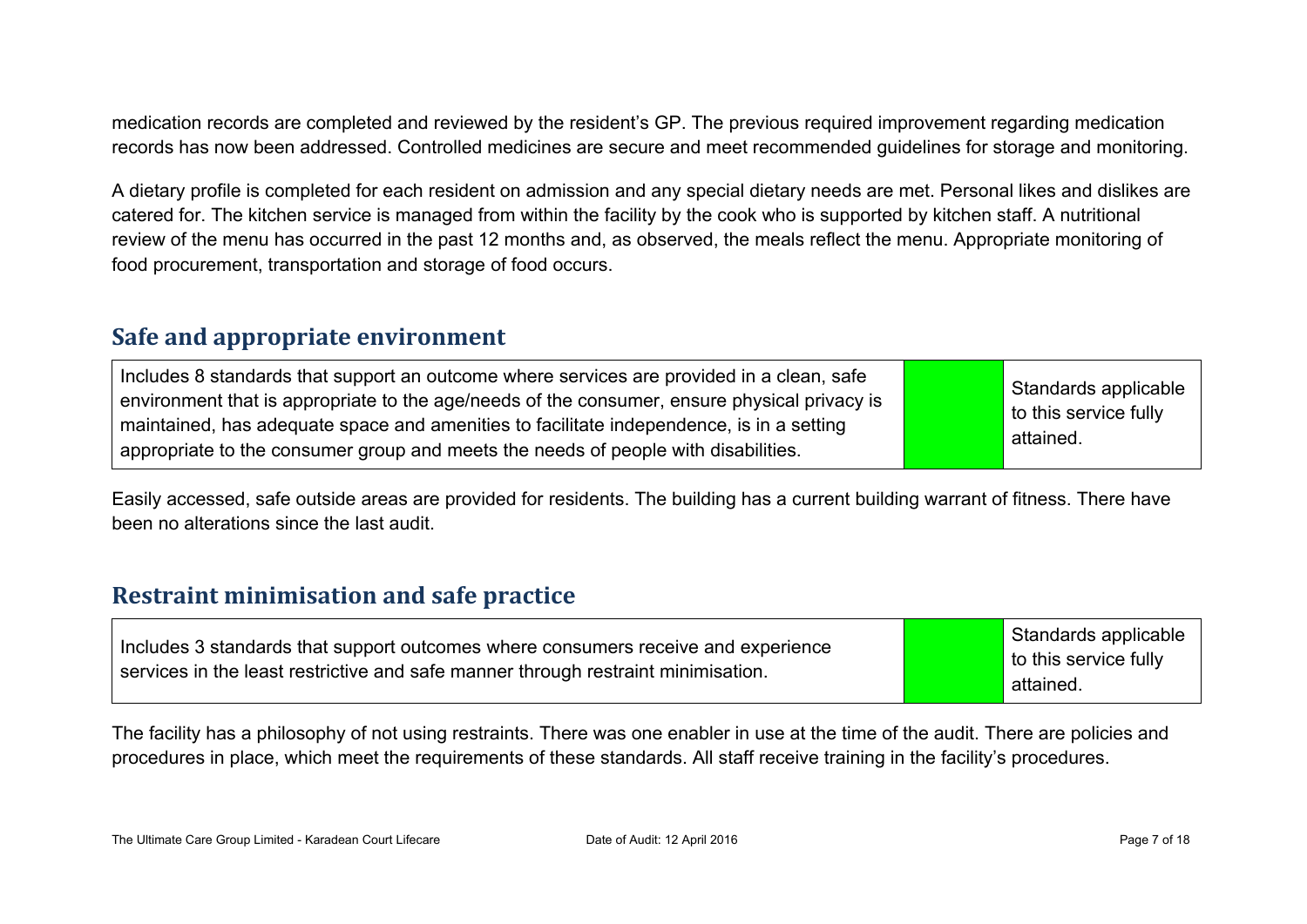### **Infection prevention and control**

| Includes 6 standards that support an outcome which minimises the risk of infection to<br>consumers, service providers and visitors. Infection control policies and procedures are<br>practical, safe and appropriate for the type of service provided and reflect current accepted<br>good practice and legislative requirements. The organisation provides relevant education on<br>infection control to all service providers and consumers. Surveillance for infection is carried<br>out as specified in the infection control programme. |  | Standards applicable<br>to this service fully<br>attained. |
|----------------------------------------------------------------------------------------------------------------------------------------------------------------------------------------------------------------------------------------------------------------------------------------------------------------------------------------------------------------------------------------------------------------------------------------------------------------------------------------------------------------------------------------------|--|------------------------------------------------------------|
|----------------------------------------------------------------------------------------------------------------------------------------------------------------------------------------------------------------------------------------------------------------------------------------------------------------------------------------------------------------------------------------------------------------------------------------------------------------------------------------------------------------------------------------------|--|------------------------------------------------------------|

The clinical services manager holds the role of infection prevention and control coordinator. There are clear lines of accountability for infection control matters at the service through the staff meetings, and relevant information is provided to the organisation via their electronic system, including analyses and recommendations.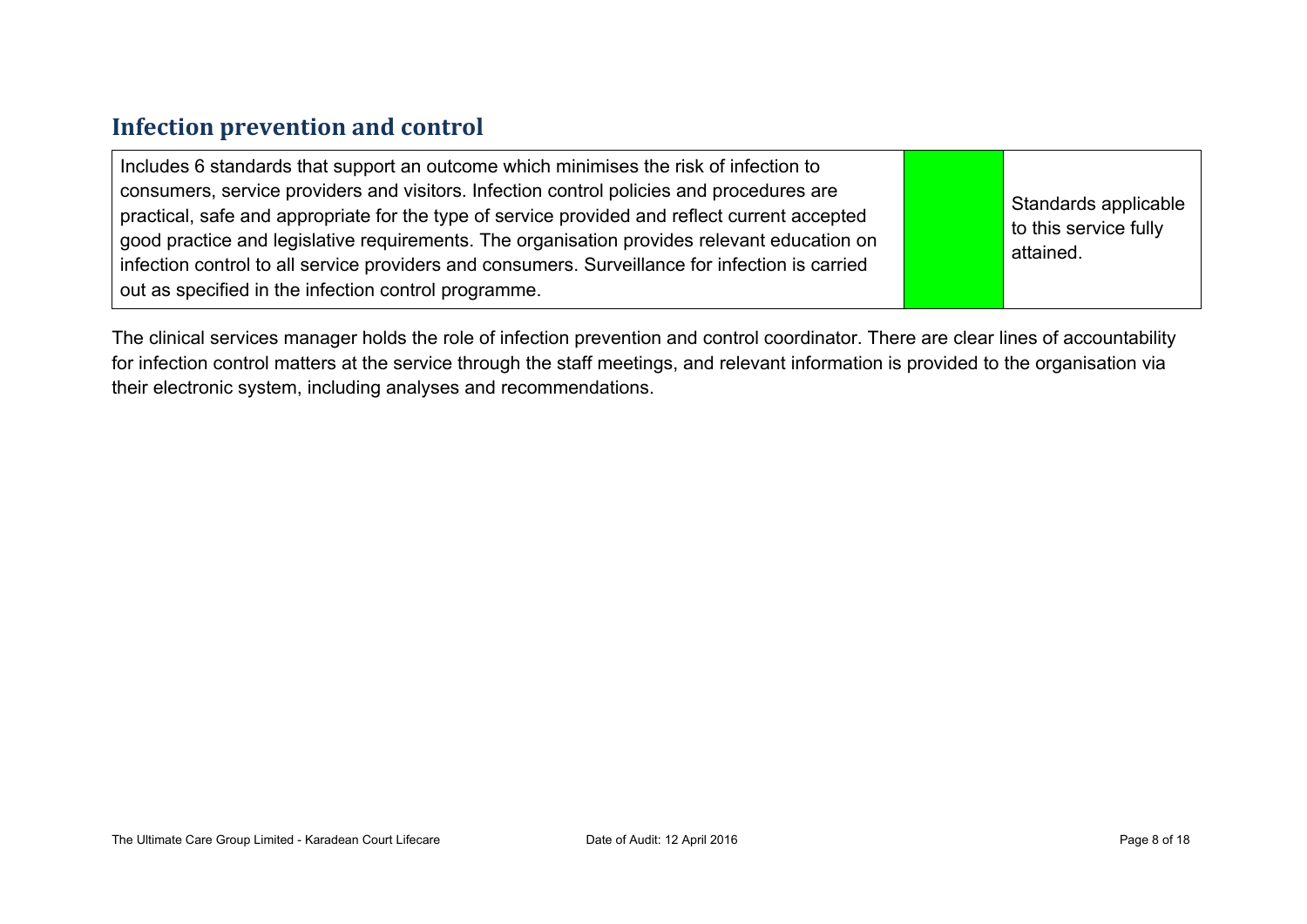## **Summary of attainment**

The following table summarises the number of standards and criteria audited and the ratings they were awarded.

| <b>Attainment</b><br>Rating | Continuous<br>Improvement<br>(Cl) | <b>Fully Attained</b><br>(FA) | <b>Partially</b><br><b>Attained</b><br><b>Negligible Risk</b><br>(PA Negligible) | <b>Partially</b><br><b>Attained Low</b><br><b>Risk</b><br>(PA Low) | <b>Partially</b><br><b>Attained</b><br><b>Moderate Risk</b><br>(PA Moderate) | <b>Partially</b><br><b>Attained High</b><br><b>Risk</b><br>(PA High) | <b>Partially</b><br><b>Attained Critical</b><br><b>Risk</b><br>(PA Critical) |
|-----------------------------|-----------------------------------|-------------------------------|----------------------------------------------------------------------------------|--------------------------------------------------------------------|------------------------------------------------------------------------------|----------------------------------------------------------------------|------------------------------------------------------------------------------|
| <b>Standards</b>            |                                   |                               |                                                                                  |                                                                    |                                                                              |                                                                      |                                                                              |
| Criteria                    |                                   | 43                            |                                                                                  |                                                                    |                                                                              |                                                                      |                                                                              |

| <b>Attainment</b><br>Rating | Unattained<br><b>Negligible Risk</b><br>(UA Negligible) | <b>Unattained Low</b><br><b>Risk</b><br>(UA Low) | Unattained<br><b>Moderate Risk</b><br>(UA Moderate) | <b>Unattained High</b><br><b>Risk</b><br>(UA High) | Unattained<br><b>Critical Risk</b><br>(UA Critical) |
|-----------------------------|---------------------------------------------------------|--------------------------------------------------|-----------------------------------------------------|----------------------------------------------------|-----------------------------------------------------|
| <b>Standards</b>            |                                                         |                                                  |                                                     |                                                    |                                                     |
| Criteria                    |                                                         |                                                  |                                                     |                                                    |                                                     |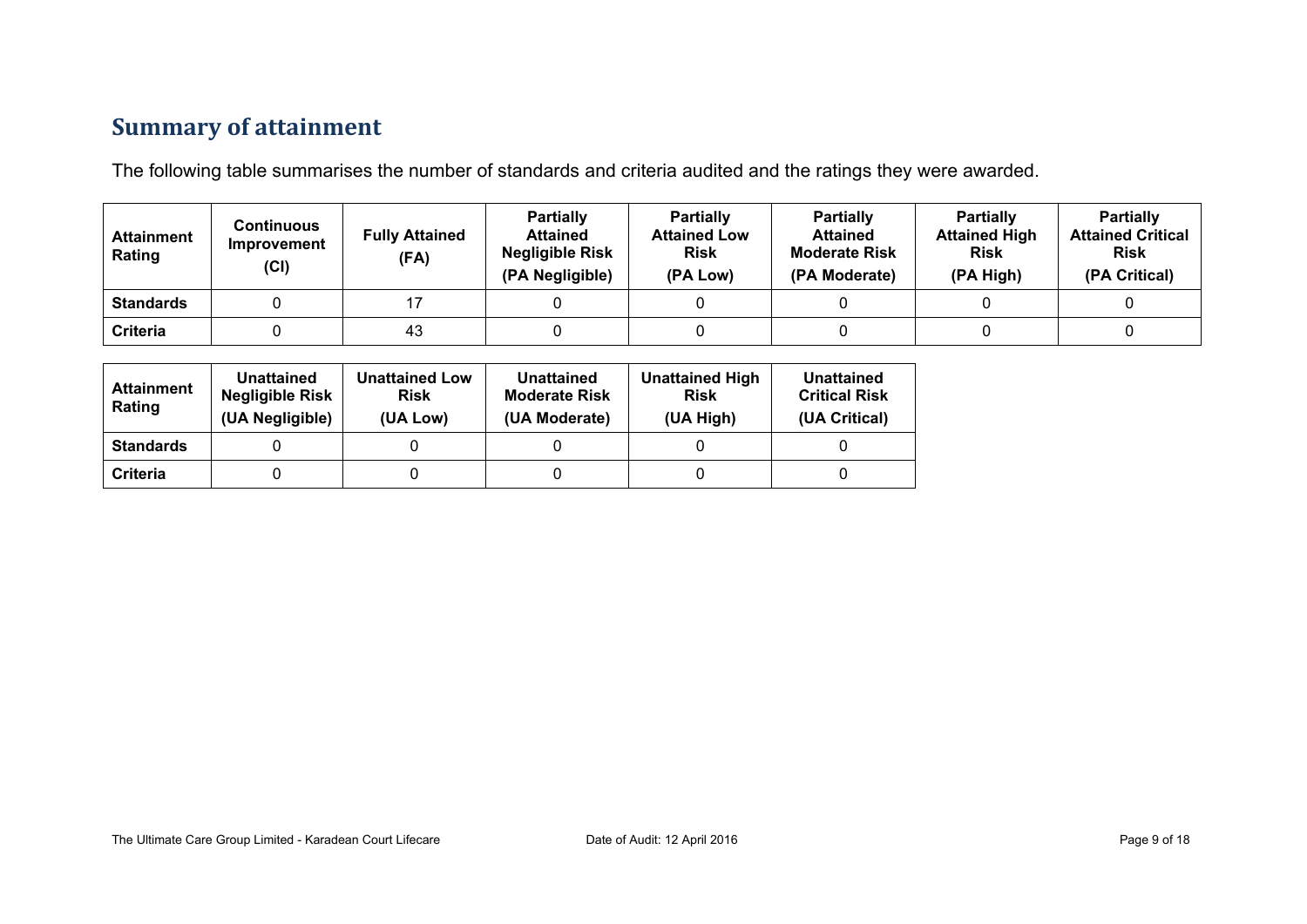# Attainment against the Health and Disability Ser vices Standar ds

The following table contains the results of all the standards assessed by the auditors at this audit. Depending on the services they provide, not all standards are relevant to all providers and not all standards are assessed at every audit.

Please note that Standard 1.3.3: Service Provision Requirements has been removed from this report, as it includes information specific to the healthcare of individual residents. Any corrective actions required relating to this standard, as a result of this audit, are retained and displayed in the next section.

For more information on the standards, please click [here](http://www.health.govt.nz/our-work/regulation-health-and-disability-system/certification-health-care-services/health-and-disability-services-standards).

|  |  |  |  | For more information on the different types of audits and what they cover please click here. |
|--|--|--|--|----------------------------------------------------------------------------------------------|
|--|--|--|--|----------------------------------------------------------------------------------------------|

| Standard with desired<br>outcome                                                                                                                                             | Attainment<br>Rating | <b>Audit Evidence</b>                                                                                                                                                                                                                                                                                                                                                                                                                                                                                                                                                                                                                                                                                                                                                                            |
|------------------------------------------------------------------------------------------------------------------------------------------------------------------------------|----------------------|--------------------------------------------------------------------------------------------------------------------------------------------------------------------------------------------------------------------------------------------------------------------------------------------------------------------------------------------------------------------------------------------------------------------------------------------------------------------------------------------------------------------------------------------------------------------------------------------------------------------------------------------------------------------------------------------------------------------------------------------------------------------------------------------------|
| Standard 1.1.13:<br><b>Complaints Management</b><br>The right of the consumer<br>to make a complaint is<br>understood, respected,<br>and upheld.                             | FA                   | Ultimate Care Groups (UCG's) complaints policy meets the requirements of Right 10 of the Code of Health and<br>Disability Services (the Code). This is provided to all new residents on entry to the service, and included at<br>induction for all new staff. There is an annual staff training session that includes complaints management.<br>The complaints register is maintained online by the FM. There have been 19 complaints registered in the past<br>year, 18 have been resolved and one is ongoing. The required timeframes have been met. The issues raised<br>were managed appropriately, and no specific trends identified. Staff interviewed demonstrated a clear<br>understanding of their responsibilities for reporting any concerns raised by residents and family.          |
| Standard 1.1.9:<br>Communication<br>Service providers<br>communicate effectively<br>with consumers and<br>provide an environment<br>conducive to effective<br>communication. | FA                   | Staff demonstrated that they understand the principles of open disclosure. Residents, family and the GP<br>confirmed they are kept informed of the resident's status, including details of events which may have affected<br>the resident. Evidence of open disclosure is documented within each resident's file. All interviewees reported<br>that communication is excellent.<br>Incident and complaints reports confirmed that open disclosure occurs.<br>At the time of this audit there were no residents who required interpreter services to ensure effective<br>communication. But the facility manager (FM), clinical services manager (CSM) and staff during interview<br>demonstrated their understanding of the organisation's processes for obtaining these services should they be |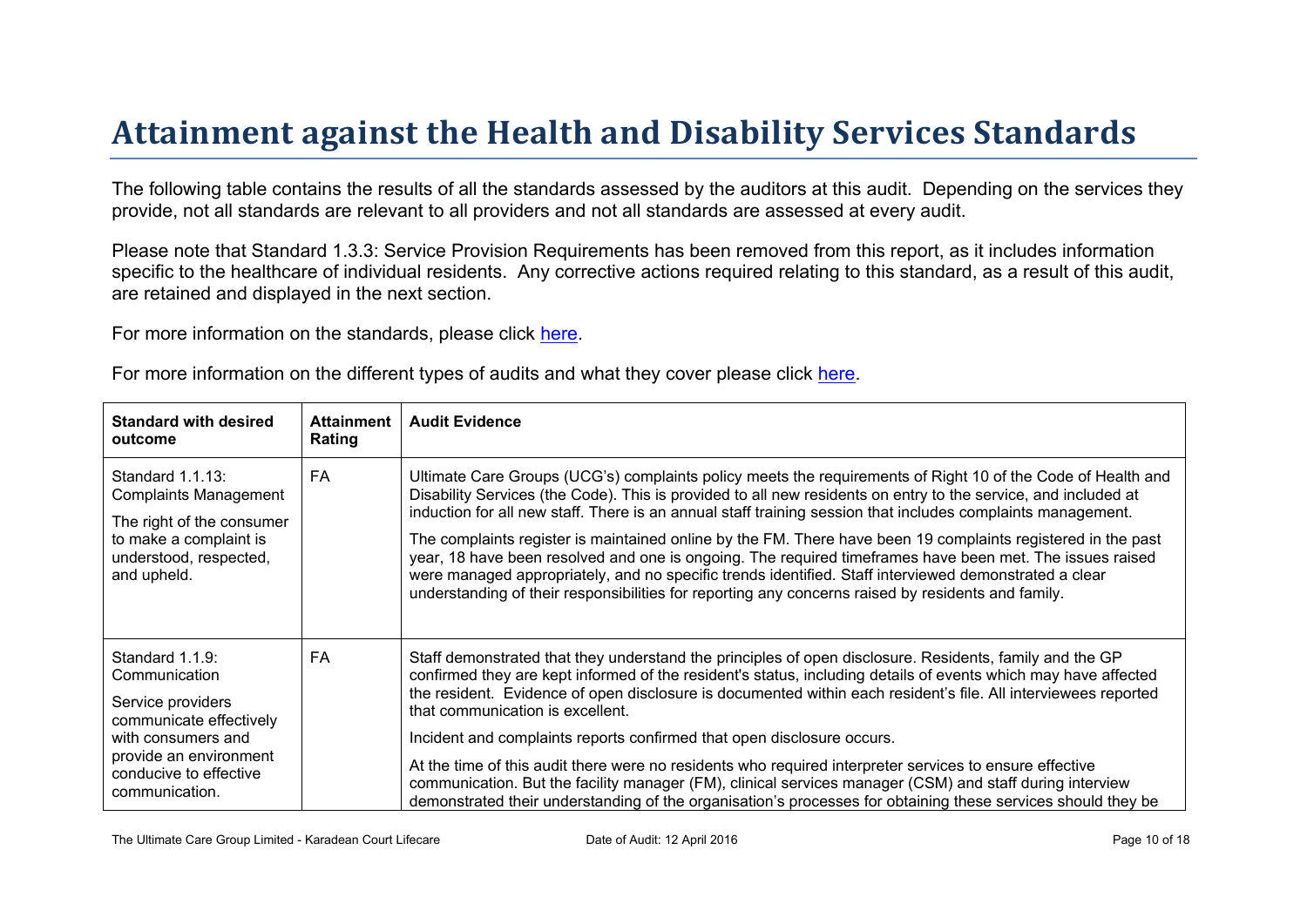|                                                                                                                                                                                                                                            |           | required.                                                                                                                                                                                                                                                                                                                                                                                                                                                                                                                                                                                                                                                                                                                                                                                                                                                                                                                                                                                                                                                                                                                                                                                                                                                                                                                                                                                                                                                                                                                                                                                                                                                                                                                                                                  |
|--------------------------------------------------------------------------------------------------------------------------------------------------------------------------------------------------------------------------------------------|-----------|----------------------------------------------------------------------------------------------------------------------------------------------------------------------------------------------------------------------------------------------------------------------------------------------------------------------------------------------------------------------------------------------------------------------------------------------------------------------------------------------------------------------------------------------------------------------------------------------------------------------------------------------------------------------------------------------------------------------------------------------------------------------------------------------------------------------------------------------------------------------------------------------------------------------------------------------------------------------------------------------------------------------------------------------------------------------------------------------------------------------------------------------------------------------------------------------------------------------------------------------------------------------------------------------------------------------------------------------------------------------------------------------------------------------------------------------------------------------------------------------------------------------------------------------------------------------------------------------------------------------------------------------------------------------------------------------------------------------------------------------------------------------------|
| Standard 1.2.1:<br>Governance<br>The governing body of the<br>organisation ensures<br>services are planned,<br>coordinated, and<br>appropriate to the needs<br>of consumers.                                                               | <b>FA</b> | The Ultimate Care Group Limited (UCG) is the governing body and is responsible for the service provided at<br>Ultimate Care Karadean. The Quality and Risk management Plan 2016 reviewed includes a mission statement,<br>values and objectives, key indicators and quality projects and the scope of service at this facility. A review<br>occurs annually. The facility manager (FM) and clinical services manager (CSM) provide weekly and monthly<br>reports to the head support office which were reviewed. Regular teleconferences are held with the regional<br>manager and two monthly visits provide regular support for management.<br>The current manager, who has been in the role for four years, has previous experience in a number of senior<br>management areas and as an RN has clinical experience. The organisation provides ongoing support from<br>regional manager, and audit and compliance manager.                                                                                                                                                                                                                                                                                                                                                                                                                                                                                                                                                                                                                                                                                                                                                                                                                                               |
| Standard 1.2.3: Quality<br>And Risk Management<br>Systems<br>The organisation has an<br>established, documented,<br>and maintained quality<br>and risk management<br>system that reflects<br>continuous quality<br>improvement principles. | <b>FA</b> | The Ultimate Care Group Quality and Risk Management Plan, which is then individualised to each facility,<br>guides a quality programme and includes relevant quality goals and outcomes. The company utilises an<br>electronic risk management system incorporating Ultimate Care Karadean's specific quality projects and is used<br>to action any corrective actions that are raised.<br>Quality improvement is one overall objective of the company and encourages each facility to continually focus<br>on improving systems and resident outcomes. Resident and staff report that they are included and encouraged<br>to have input into quality improvement.<br>The organisation has a clinical leadership model in place so all clinical leaders in the group connect with each<br>other at a professional forum regularly. This group is responsible for reviewing clinical issues and policies and<br>procedures following feedback from other facilities within the organisation.<br>An internal audit programme is in place and included in the electronic quality reporting system. Monthly reports<br>as well as quality indicators including complaints, adverse events, infections, health and safety and restraint are<br>documented into the system.<br>A review of quality improvement data evidences that information is provided by the electronic system as well as<br>to staff through monthly meetings.<br>The quality committee comprised of representatives from all areas of staff. Minutes from the previous three<br>months meeting were sighted and any staff that were unable to attend were required to read and sign those<br>minutes. A specific agenda item on wounds and pressure injuries included the two recent pressure injuries at |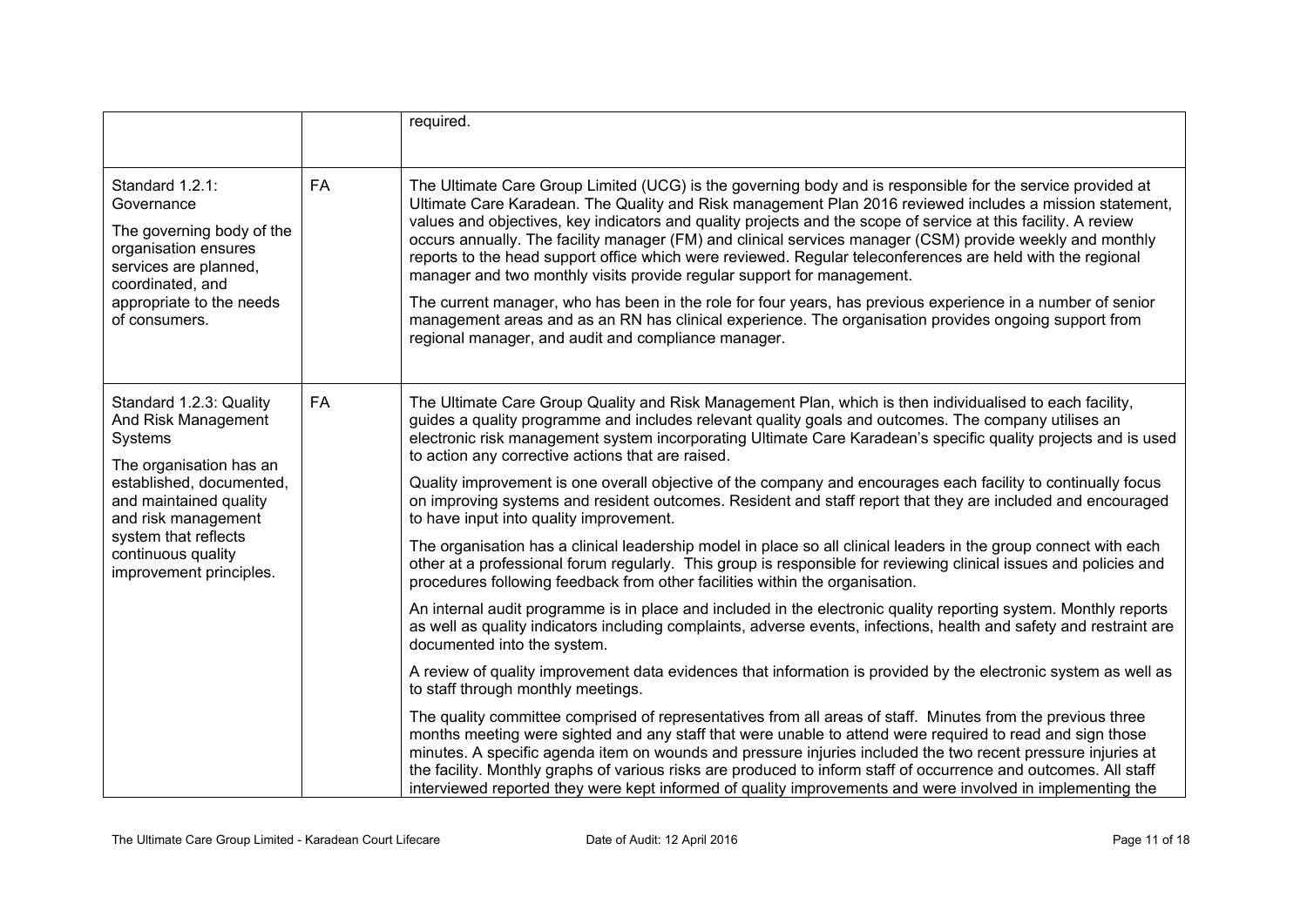|                                                                                                                                                                                                                                                                              |           | quality improvement activity.                                                                                                                                                                                                                                                                                                                                                                                                                                            |
|------------------------------------------------------------------------------------------------------------------------------------------------------------------------------------------------------------------------------------------------------------------------------|-----------|--------------------------------------------------------------------------------------------------------------------------------------------------------------------------------------------------------------------------------------------------------------------------------------------------------------------------------------------------------------------------------------------------------------------------------------------------------------------------|
|                                                                                                                                                                                                                                                                              |           | Residents and family reported that there are regular meetings and any concerns raised are acted on or reported<br>to management. Evidence of meeting minutes showed these issues are also included at quality and risk<br>management meetings.                                                                                                                                                                                                                           |
|                                                                                                                                                                                                                                                                              |           | Policies and procedures in place are current, regularly reviewed and reflect evidence based practices.                                                                                                                                                                                                                                                                                                                                                                   |
| Standard 1.2.4: Adverse<br><b>Event Reporting</b><br>All adverse, unplanned, or<br>untoward events are<br>systematically recorded<br>by the service and<br>reported to affected<br>consumers and where<br>appropriate their<br>family/whānau of choice<br>in an open manner. | <b>FA</b> | There is an incident and accident reporting policy which includes the essential notifications and statutory and<br>regulatory reporting. The requirement to report pressure injuries of category 3 under section 31 of the Health<br>and Disability services (Safety) Act has been added to the policy as part of the 2016 review.                                                                                                                                       |
|                                                                                                                                                                                                                                                                              |           | Adverse events are reported and recorded on the electronic reporting system, including two pressure injuries. A<br>reporting form is available for staff which is collated by the CNM. The FM will enter this onto the electronic<br>system. An analysis of data shows no specific patterns or trends identified. Staff confirmed that they would<br>report events using the reporting forms. They understand the importance of reporting events as soon as<br>possible. |
|                                                                                                                                                                                                                                                                              |           | The general practitioner (GP) reported that he is notified of events in a timely manner. Residents and family<br>reported that they are also notified of events if they occur.                                                                                                                                                                                                                                                                                           |
|                                                                                                                                                                                                                                                                              |           | There are two pressure injuries in the facility and the FM and CNM have reported these according to new<br>guidelines.                                                                                                                                                                                                                                                                                                                                                   |
| Standard 1.2.7: Human<br>Resource Management<br>Human resource<br>management processes<br>are conducted in<br>accordance with good<br>employment practice and<br>meet the requirements of<br>legislation.                                                                    | <b>FA</b> | Ultimate Care Group has overall responsibility for human resources (HR) management. The FM manages the<br>roster and will discuss with the organisation any HR shortfalls and requirements. Professional registration is<br>sighted and recorded in all health professionals' files.                                                                                                                                                                                     |
|                                                                                                                                                                                                                                                                              |           | A comprehensive recruitment, induction, orientation and appraisal programme is in place, including<br>documented interviews, reference checks and ongoing performance reviews.                                                                                                                                                                                                                                                                                           |
|                                                                                                                                                                                                                                                                              |           | The 2016 training programme includes monthly in-service education sessions. Content reflects service needs<br>and standard requirements. In 2015 the monthly education sessions were consistently attended by at least 50%<br>of staff at each session.                                                                                                                                                                                                                  |
|                                                                                                                                                                                                                                                                              |           | There is a staff member on each shift who has completed first aid training.                                                                                                                                                                                                                                                                                                                                                                                              |
|                                                                                                                                                                                                                                                                              |           | Four of eleven RNs, including the CSM, are trained in the interRAI assessment programme.                                                                                                                                                                                                                                                                                                                                                                                 |
|                                                                                                                                                                                                                                                                              |           | Staff, residents and family interviewed confirm staffing levels are adequate.                                                                                                                                                                                                                                                                                                                                                                                            |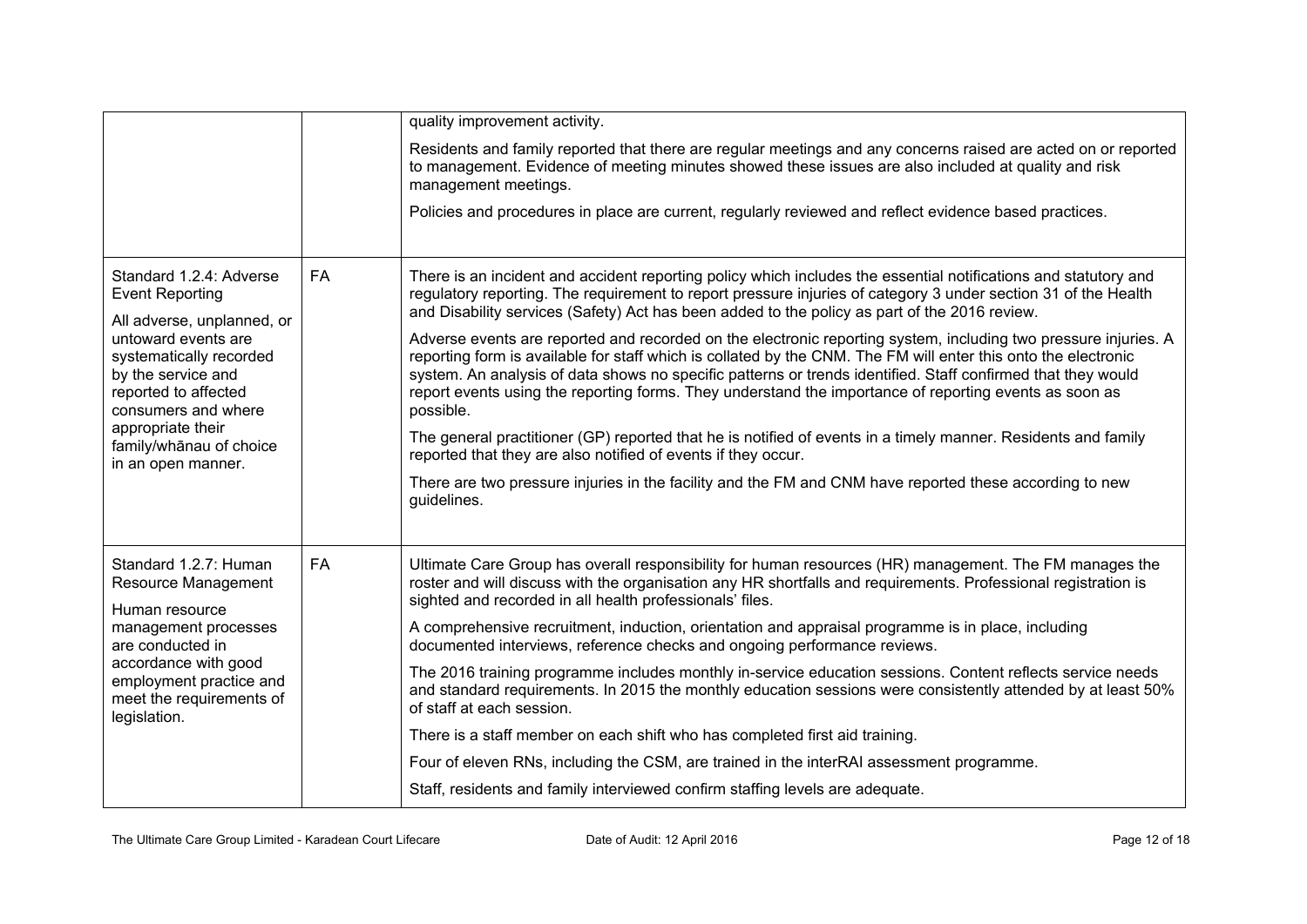| Standard 1.2.8: Service<br><b>Provider Availability</b><br>Consumers receive<br>timely, appropriate, and<br>safe service from suitably<br>qualified/skilled and/or<br>experienced service<br>providers. | <b>FA</b> | The roster was reviewed and reflects the facility's skill mix policy. There are sufficient RNs and care staff on all<br>shifts over 24 hours. These are in line with recommended standards. These staff exclude the FM and the CSM,<br>who also share the on-call rolls for the facility.<br>Staff during interview report that staffing levels are sufficient and there are casual staff to cover during sickness<br>and other leave. This was confirmed during interviews with family and residents.                                                                                                                                                                                                                                                                                                                                                                                                                                                                                                                                                                                                                                                                                                                                                                                                                                                                                                                                                                                                                                                                                                                                                                                                                                                                                                                                                                                                                                                                                                                                                                                                                                                                                                                                                  |
|---------------------------------------------------------------------------------------------------------------------------------------------------------------------------------------------------------|-----------|---------------------------------------------------------------------------------------------------------------------------------------------------------------------------------------------------------------------------------------------------------------------------------------------------------------------------------------------------------------------------------------------------------------------------------------------------------------------------------------------------------------------------------------------------------------------------------------------------------------------------------------------------------------------------------------------------------------------------------------------------------------------------------------------------------------------------------------------------------------------------------------------------------------------------------------------------------------------------------------------------------------------------------------------------------------------------------------------------------------------------------------------------------------------------------------------------------------------------------------------------------------------------------------------------------------------------------------------------------------------------------------------------------------------------------------------------------------------------------------------------------------------------------------------------------------------------------------------------------------------------------------------------------------------------------------------------------------------------------------------------------------------------------------------------------------------------------------------------------------------------------------------------------------------------------------------------------------------------------------------------------------------------------------------------------------------------------------------------------------------------------------------------------------------------------------------------------------------------------------------------------|
| Standard 1.3.12: Medicine<br>Management<br>Consumers receive<br>medicines in a safe and<br>timely manner that<br>complies with current<br>legislative requirements<br>and safe practice<br>guidelines.  | <b>FA</b> | Routine medications are supplied by the pharmacy in a blister pack administration system. The medicines that<br>are not pre-packed, such as liquid medicines, are individually supplied for each resident or as stock for hospital<br>residents. The medicines and pre-packed medicine sheets are checked for accuracy by the RN when delivered.<br>The pre-packed medicines and the signing sheets are compared against the medicine prescription. The GP<br>conducts medicine reconciliation on admission to the service and when the resident has any changes made by<br>other specialists.<br>Safe medicine administration was observed at the time of audit. All records were accurately completed.<br>The medicines and medicine trolley are securely stored. The medicine fridge is monitored for temperature, with<br>the sighted temperatures within medicine storage guidelines. The controlled drugs are stored in a locked safe in<br>the medication cupboard. Controlled medications on site at the time of the audit are being recorded in line with<br>medicine care guidelines.<br>All the medicine charts sighted had prescriptions that now comply with legislation and aged care best practice<br>guidelines meeting a previous required improvement. Each medicine was signed by the GP and had the<br>required level of documentation to allow safe administration of the medicines. The prescriptions were legible,<br>recorded the name, dose, route, strength and times for administration. The medicine charts recorded the<br>regular, short course and pro re nata (PRN – as required) medicines for each resident. When medicines were<br>discontinued, these were signed and dated by the GP. The medicine charts sighted had a current photo of the<br>resident and recorded any medicine related allergies. Sample signature verification was recorded for all staff<br>who administer medicines. All of the medicine charts were reviewed by the GP in the past three months.<br>Medication competencies were sighted for all staff that assist with the medicine management; this included the<br>RNs.<br>There were no residents who self-administers although there are policies and procedures in place should this |
|                                                                                                                                                                                                         |           | be required.                                                                                                                                                                                                                                                                                                                                                                                                                                                                                                                                                                                                                                                                                                                                                                                                                                                                                                                                                                                                                                                                                                                                                                                                                                                                                                                                                                                                                                                                                                                                                                                                                                                                                                                                                                                                                                                                                                                                                                                                                                                                                                                                                                                                                                            |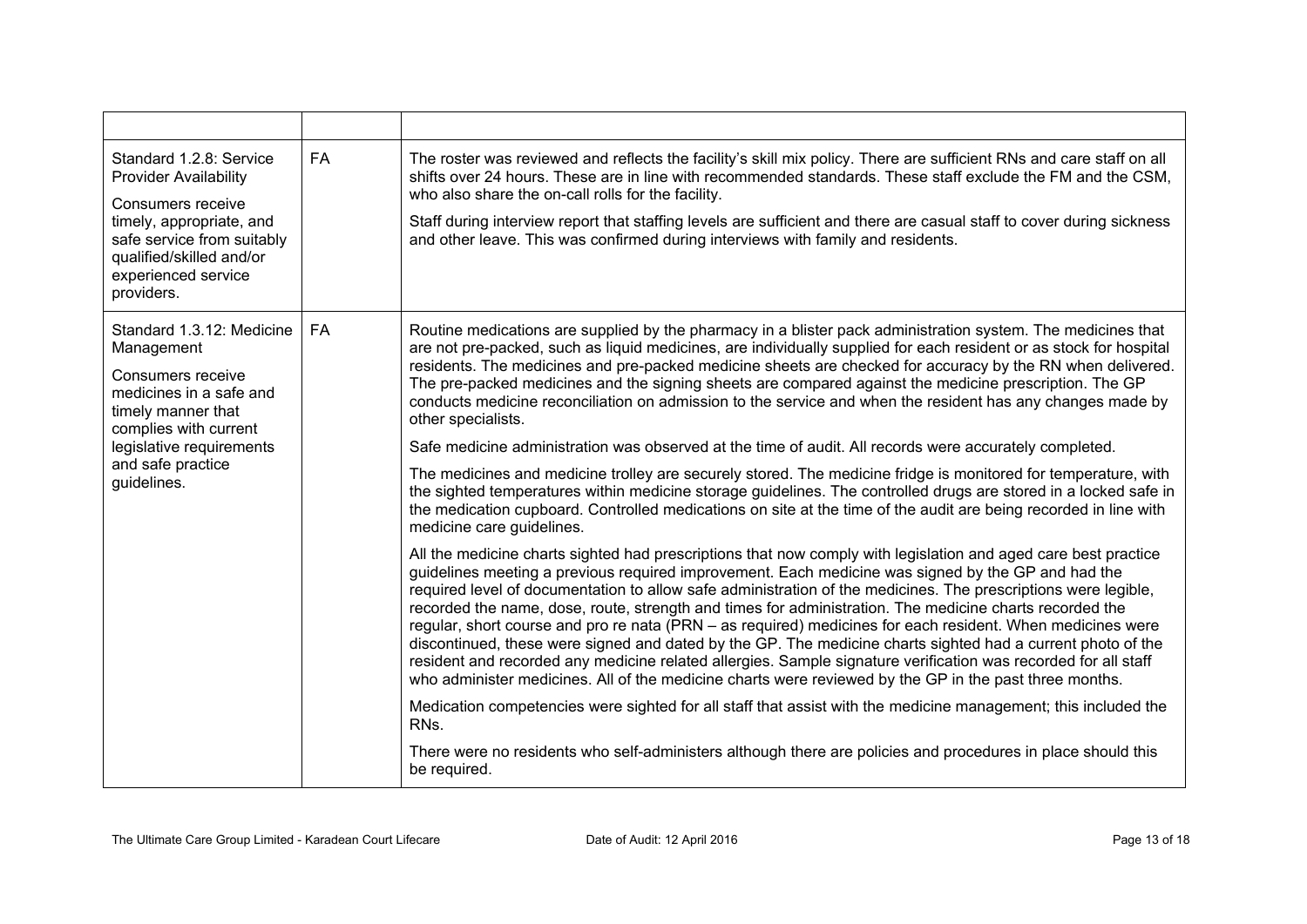| Standard 1.3.13: Nutrition,<br>Safe Food, And Fluid<br>Management                                                                                                                | <b>FA</b> | The current menu was reviewed by a dietitian as suitable for the older person living in long term care. If there<br>are changes to the menu these are recorded and referred to the dietitian at the next review. A diary records any<br>changes. All residents interviewed reported great satisfaction with the food and food services.                                                                                                                                                                                                                                                                                                                                                                                                                                                                                                                                                                                                                                       |
|----------------------------------------------------------------------------------------------------------------------------------------------------------------------------------|-----------|-------------------------------------------------------------------------------------------------------------------------------------------------------------------------------------------------------------------------------------------------------------------------------------------------------------------------------------------------------------------------------------------------------------------------------------------------------------------------------------------------------------------------------------------------------------------------------------------------------------------------------------------------------------------------------------------------------------------------------------------------------------------------------------------------------------------------------------------------------------------------------------------------------------------------------------------------------------------------------|
| A consumer's individual<br>food, fluids and nutritional                                                                                                                          |           | Residents are routinely weighed at least monthly, and more frequently when indicated. Residents with<br>additional or modified nutritional needs or specific diets had these needs met.                                                                                                                                                                                                                                                                                                                                                                                                                                                                                                                                                                                                                                                                                                                                                                                       |
| needs are met where this<br>service is a component of                                                                                                                            |           | There is food available 24 hours for those who wish to snack at night.                                                                                                                                                                                                                                                                                                                                                                                                                                                                                                                                                                                                                                                                                                                                                                                                                                                                                                        |
| service delivery.                                                                                                                                                                |           | All aspects of food procurement, production, preparation, storage, delivery and disposal comply with current<br>legislation and guidelines. Fridge and freezer recordings are undertaken daily and meet requirements. All foods<br>sighted in the freezer were in their original packaging or labelled and dated if not in the original packaging.<br>Evidence was seen of all kitchen staff having completed safe food handling certificates.                                                                                                                                                                                                                                                                                                                                                                                                                                                                                                                                |
| Standard 1.3.5: Planning<br>Consumers' service<br>delivery plans are<br>consumer focused,<br>integrated, and promote<br>continuity of service<br>delivery.                       | <b>FA</b> | Lifestyle care plans reviewed were individualised and developed from the interRAI assessment tool, reflecting<br>the resident's individual needs. Recommendations from other disciplines is also included meeting a previous<br>required improvement. The files of the residents reviewed using tracer methodology had interRAI care plans<br>that identified the residents' needs and care requirements, including the resident with a PI. The residents' files<br>and care plans demonstrated service integration. The files had one main folder that contained the medical<br>information, nursing assessment, care plan, routine observations, activities, therapies, family correspondence<br>and specialist consultations.<br>Residents and family/whanau interviewed reported that they are consulted at the time of care plan reviews and<br>staff delivered services in line with their wishes. The GP interviewed expressed satisfaction with the care<br>provided. |
| Standard 1.3.6: Service<br>Delivery/Interventions<br>Consumers receive<br>adequate and appropriate<br>services in order to meet<br>their assessed needs and<br>desired outcomes. | <b>FA</b> | Services are being delivered according to information in resident's individualised care plans.                                                                                                                                                                                                                                                                                                                                                                                                                                                                                                                                                                                                                                                                                                                                                                                                                                                                                |
|                                                                                                                                                                                  |           | Short term care plans are being developed for short term problems, such as skin tears and decreased mobility<br>and infections. Progress notes reviewed demonstrated that care and support was consistent with the identified<br>problems, personal goals and interventions, as described in the care plans.                                                                                                                                                                                                                                                                                                                                                                                                                                                                                                                                                                                                                                                                  |
|                                                                                                                                                                                  |           | Care staff informed that they report any concerns about a resident, such as a change in their condition, both in<br>the progress records and to the RN, and this was confirmed in documentation reviewed and interview with the<br>RN <sub>s</sub> .                                                                                                                                                                                                                                                                                                                                                                                                                                                                                                                                                                                                                                                                                                                          |
|                                                                                                                                                                                  |           | Residents spoke well of the level of care and support provided and consistently stated that all of their needs are                                                                                                                                                                                                                                                                                                                                                                                                                                                                                                                                                                                                                                                                                                                                                                                                                                                            |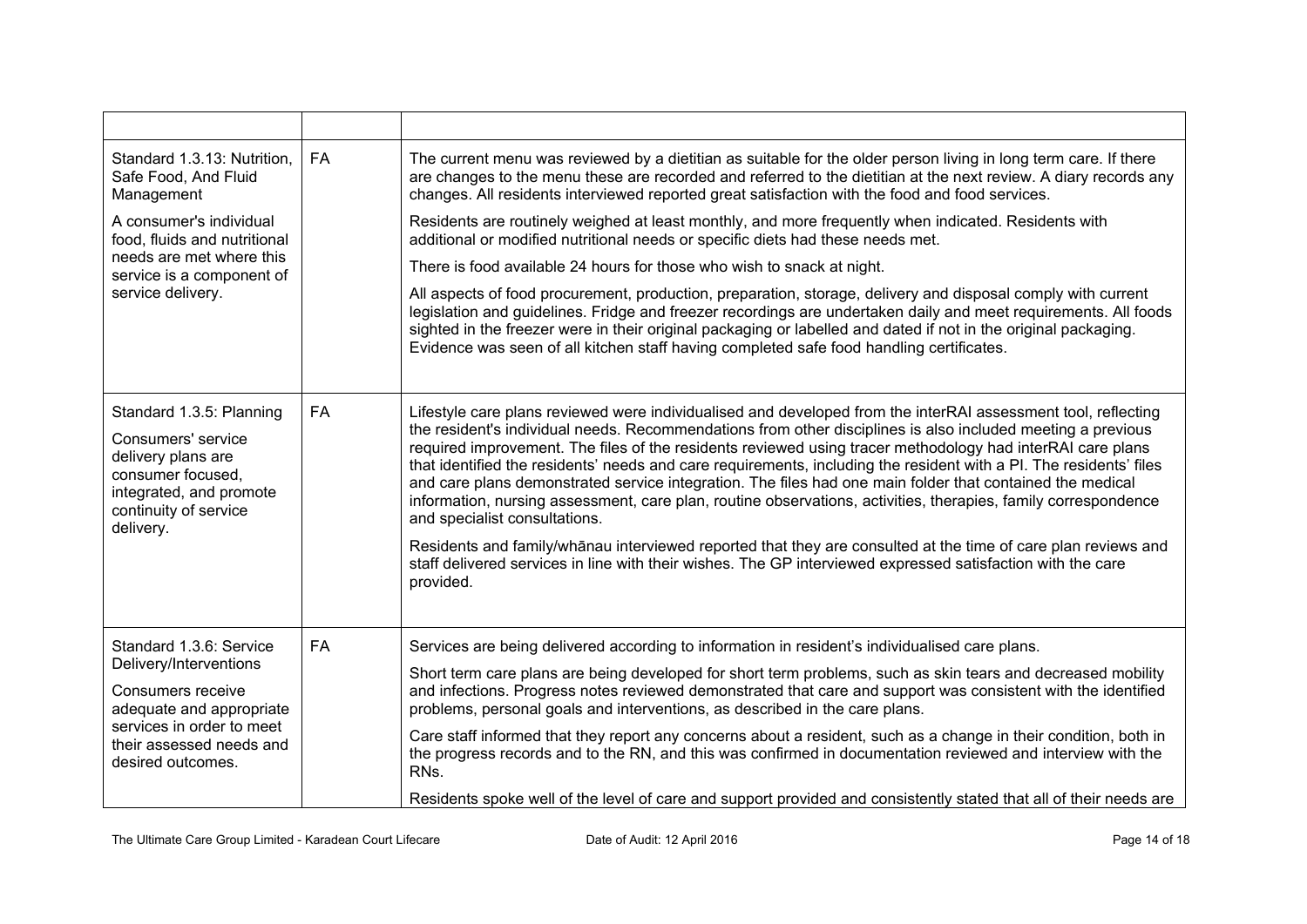|                                                                                                                                                                                                                                     |           | being met. The GP during interview confirmed that his interventions ordered are always implemented.                                                                                                                                                                                                                                                                                                                                                                                                                                                                                                                                                                                                                                                                                                                                                                                       |
|-------------------------------------------------------------------------------------------------------------------------------------------------------------------------------------------------------------------------------------|-----------|-------------------------------------------------------------------------------------------------------------------------------------------------------------------------------------------------------------------------------------------------------------------------------------------------------------------------------------------------------------------------------------------------------------------------------------------------------------------------------------------------------------------------------------------------------------------------------------------------------------------------------------------------------------------------------------------------------------------------------------------------------------------------------------------------------------------------------------------------------------------------------------------|
| Standard 1.3.7: Planned<br>Activities<br>Where specified as part of<br>the service delivery plan<br>for a consumer, activity<br>requirements are<br>appropriate to their needs,<br>age, culture, and the<br>setting of the service. | <b>FA</b> | On admission a personal profile is completed for each resident. A detailed and individualised activity plan is<br>developed and updated during review. The activity plan for individual residents is included in the interRAI care<br>plan. A range of activities are planned for each month and copies of the monthly activity schedules show that<br>options are varied. There are two diversional therapists sharing the role of activities. One during interview<br>reported that options for group activities are discussed at residents meetings, confirmed in the minutes.<br>Residents interviewed are happy with the activities available. They confirmed there is no compulsion to attend,<br>or participate if they are in the lounge during activity time. Residents who wish are assisted to undertake<br>activities on a one to one basis and a record of this is retained. |
| Standard 1.3.8:<br>Evaluation<br>Consumers' service<br>delivery plans are<br>evaluated in a<br>comprehensive and timely<br>manner.                                                                                                  | <b>FA</b> | Evaluation of both short and long term care plans is occurring in recommended timeframes with detailed<br>outcomes/goals included. The six month review is in line with the six monthly interRAI assessment and the<br>lifestyle plan is updated. Both residents and family are consulted and are informed when changes are identified.<br>This was confirmed during interviews and via a signature on the base of the care plan.<br>Information is being included in progress notes and changes are being made to interventions on care plans<br>when indicated. Staff interviewed stated they are consulted prior to evaluations. There is evidence of this in<br>multidisciplinary review forms.                                                                                                                                                                                       |
| Standard 1.4.2: Facility<br>Specifications<br>Consumers are provided<br>with an appropriate,<br>accessible physical<br>environment and facilities<br>that are fit for their<br>purpose.                                             | <b>FA</b> | The FM advised there have been no alterations to the building since the last audit. The current building<br>Warrant of Fitness is displayed in the main entrance and expires in June 2016.                                                                                                                                                                                                                                                                                                                                                                                                                                                                                                                                                                                                                                                                                                |
| Standard 3.5:<br>Surveillance<br>Surveillance for infection<br>is carried out in                                                                                                                                                    | <b>FA</b> | The infection control (IC) co-ordinator is the CSM and was interviewed.<br>The service has clear policies about staff, residents and visitors suffering from, or exposed to and susceptible<br>to, infectious diseases. Staff reported that they do not come to work if they are unwell.                                                                                                                                                                                                                                                                                                                                                                                                                                                                                                                                                                                                  |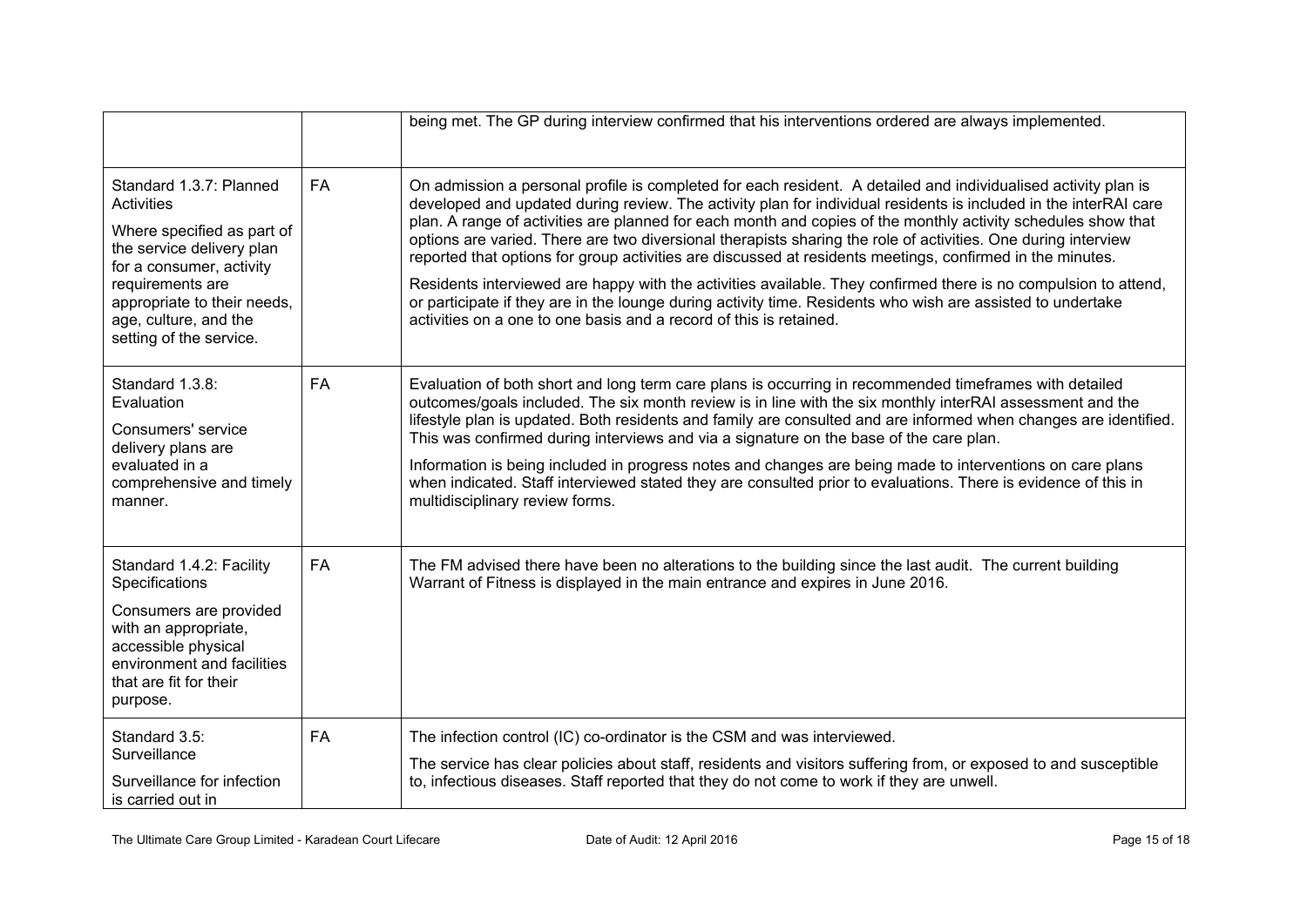| accordance with agreed<br>objectives, priorities, and<br>methods that have been<br>specified in the infection<br>control programme. |    | Notices are placed at entrances to ask visitors not to visit if they are unwell, or have been exposed to others<br>who are unwell. There was sanitising hand gel throughout the service for residents, visitors and staff.                                                                                                                                                                               |
|-------------------------------------------------------------------------------------------------------------------------------------|----|----------------------------------------------------------------------------------------------------------------------------------------------------------------------------------------------------------------------------------------------------------------------------------------------------------------------------------------------------------------------------------------------------------|
| Standard 2.1.1: Restraint<br>minimisation<br>Services demonstrate that<br>the use of restraint is<br>actively minimised.            | FA | A documented restraint and enabler use policy is in place and meets the standard requirements. At present<br>there is one respite resident with bedrails as an enabler in use at the facility. All monitoring is in line with the<br>facility's policy and procedure guidelines. Staff interviewed demonstrated knowledge in enabler and restraints<br>and confirmed their training in relation to this. |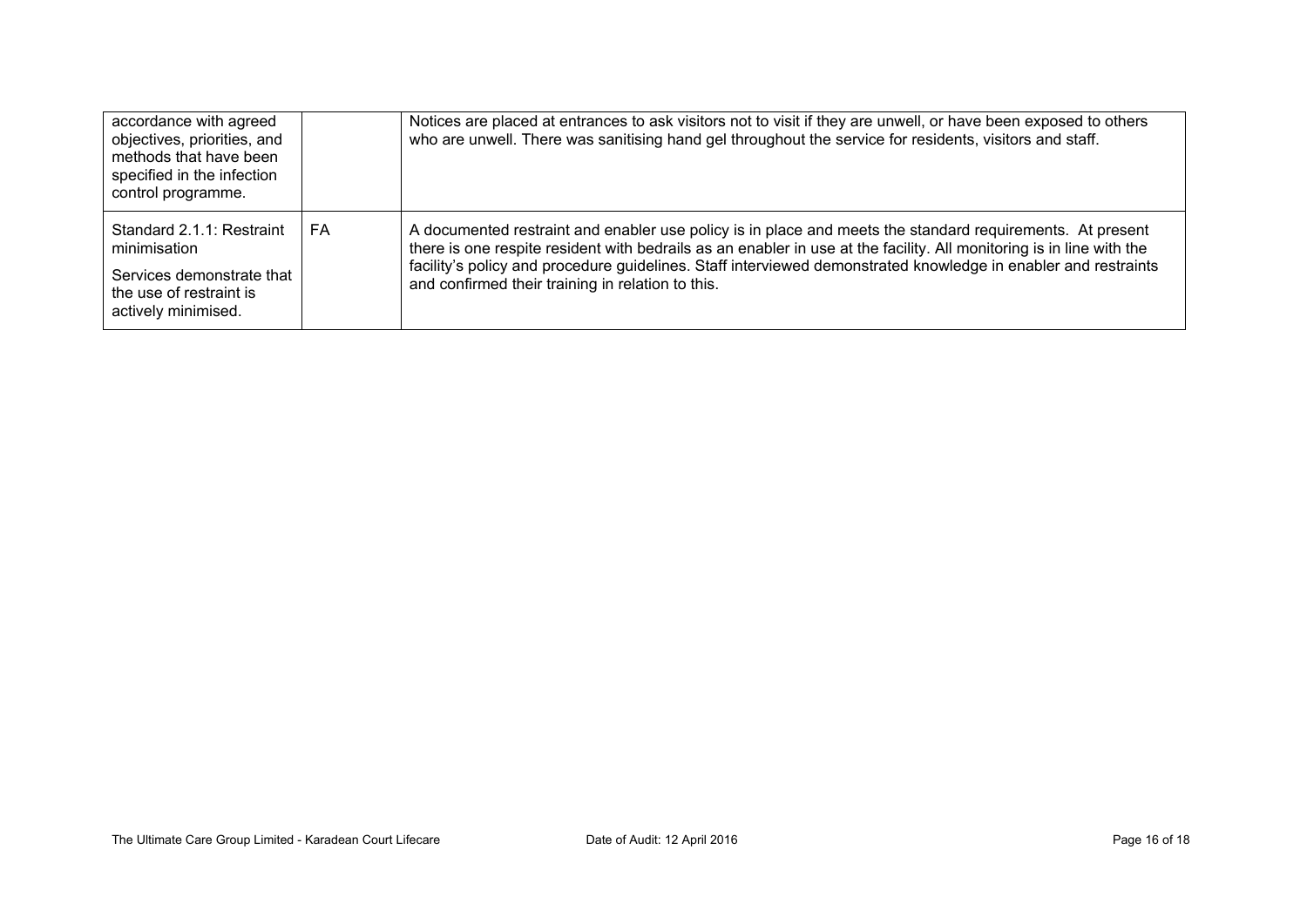# **Specific results for criterion where corrective actions are required**

Where a standard is rated partially attained (PA) or unattained (UA) specific corrective actions are recorded under the relevant criteria for the standard. The following table contains the criterion where corrective actions have been recorded.

Criterion can be linked to the relevant standard by looking at the code. For example, a Criterion 1.1.1.1: Service providers demonstrate knowledge and understanding of consumer rights and obligations, and incorporate them as part of their everyday practice relates to Standard 1.1.1: Consumer Rights During Service Delivery in Outcome 1.1: Consumer Rights.

If there is a message "no data to display" instead of a table, then no corrective actions were required as a result of this audit.

No data to display